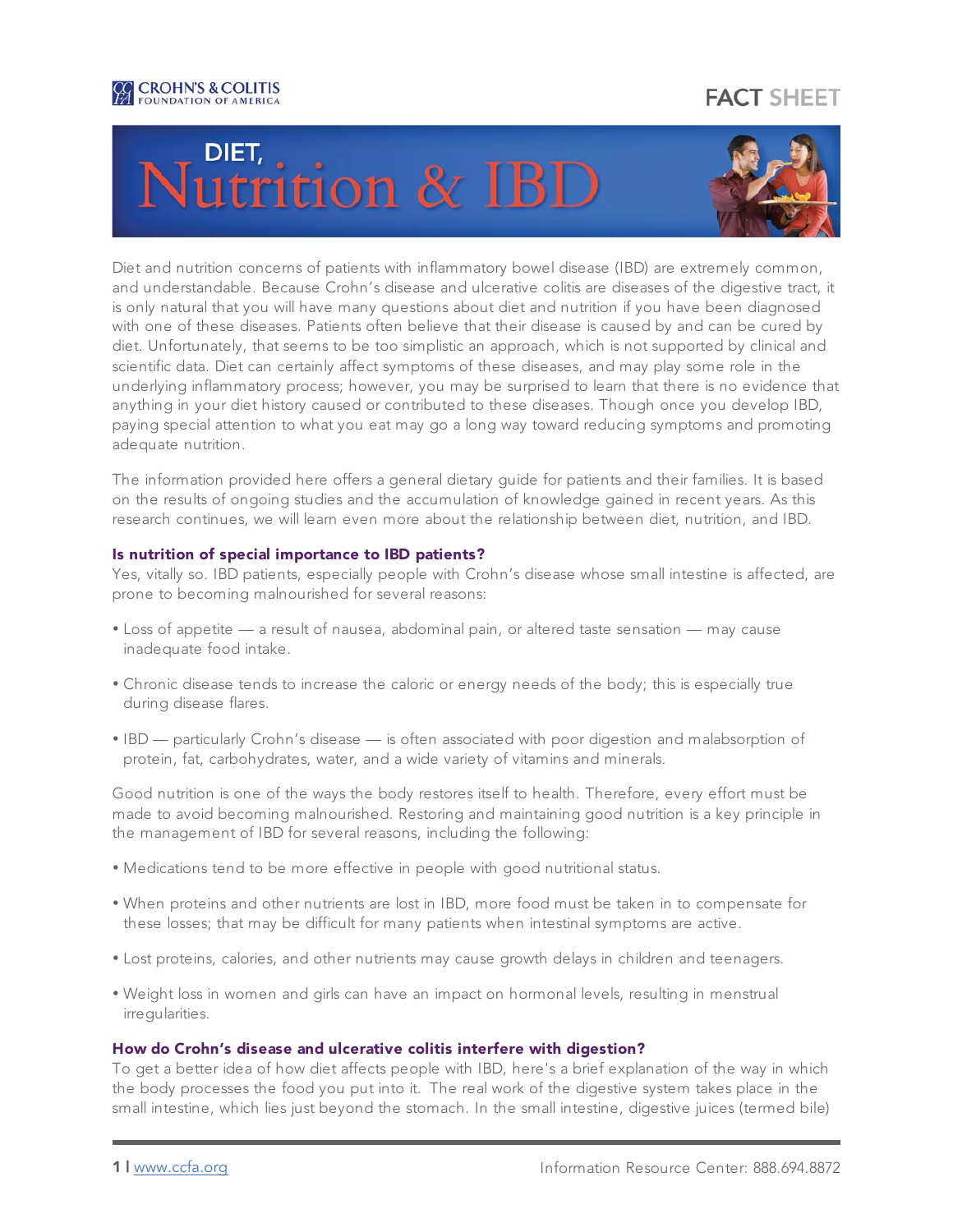from both the liver and pancreas mix with food. This mixing is powered by the churning action of the intestinal muscle wall. After digested food is broken down into small molecules, it is absorbed through the lining of the small intestine and distributed to the rest of the body by way of the bloodstream. Watery food residue and secretions that are not digested in the small intestine pass on into the large intestine (colon). The colon reabsorbs much of the water added to food in the small intestine. This is a kind of water conservation or "recycling" mechanism. Solid, undigested food residue is then passed from the large intestine as a bowel movement.

When the small intestine is inflamed — as it often is with Crohn's disease — the intestine becomes less able to fully digest and absorb the nutrients from food. Such nutrients, as well as unabsorbed bile salts, can escape into the large intestine to varying degrees, depending on how extensively the small intestine has been affected by inflammation. This is one reason why people with Crohn's disease become malnourished, in addition to just not having much appetite. Furthermore, incompletely digested foods that travel through the large intestine interfere with water conservation, even if the colon itself is not inflammed. Thus, when Crohn's disease affects the small intestine, it may cause diarrhea as well as malnutrition. Should the large intestine also be inflamed, the diarrhea may become even more extreme.

In ulcerative colitis, only the colon is inflamed; the small intestine continues to work normally. But because the inflamed colon does not recycle water properly, diarrhea can be severe.

#### How does nutrition affect growth?

In young people with IBD who were diagnosed before puberty, growth may be delayed. Poor food intake may further contribute to poor growth. Thus, good nutritional habits and adequate caloric intake are very important. Control of the disease with drugs or, less often, surgical removal of a particularly diseased region of intestine, is most successful when appropriate dietary intake is also maintained.

#### Is IBD caused by allergy to food?

No. Although some people do have allergic reactions to certain foods, neither Crohn's disease nor ulcerative colitis is related to a food allergy. People with IBD may think they are allergic to foods because they associate the symptoms of IBD with eating, but this is called a food intolerance.

#### Do any specific foods worsen the inflammation of IBD?

No. Although certain foods may aggravate symptoms of these diseases, there is no evidence that the inflammation of the intestine is directly affected. Obviously, any contaminated food that leads to food poisoning or infection will aggravate IBD.

#### Is there a special diet for people with IBD?

There is no one single diet or eating plan that will do the trick for everyone with IBD. Dietary recommendations must be individualized. They should be



tailored just for you — depending on which disease you have and what part of your intestine is affected. Furthermore, these diseases are not static; they change over time, and eating patterns should reflect those changes. The key point is to strive for a well-balanced, healthy diet. Healthy eating habits, of course, are desirable for everyone but they're especially important for people with IBD.

#### Which foods should be avoided?

Again, there are no blanket rules or recommendations. If a particular food causes digestive problems, try to avoid it. But it's important to distinguish between an actual allergy to one kind of food and an intolerance. Many people have food intolerances — far more than really have true food allergies. Elimination tests are better at diagnosing which foods must be avoided or modified than the standard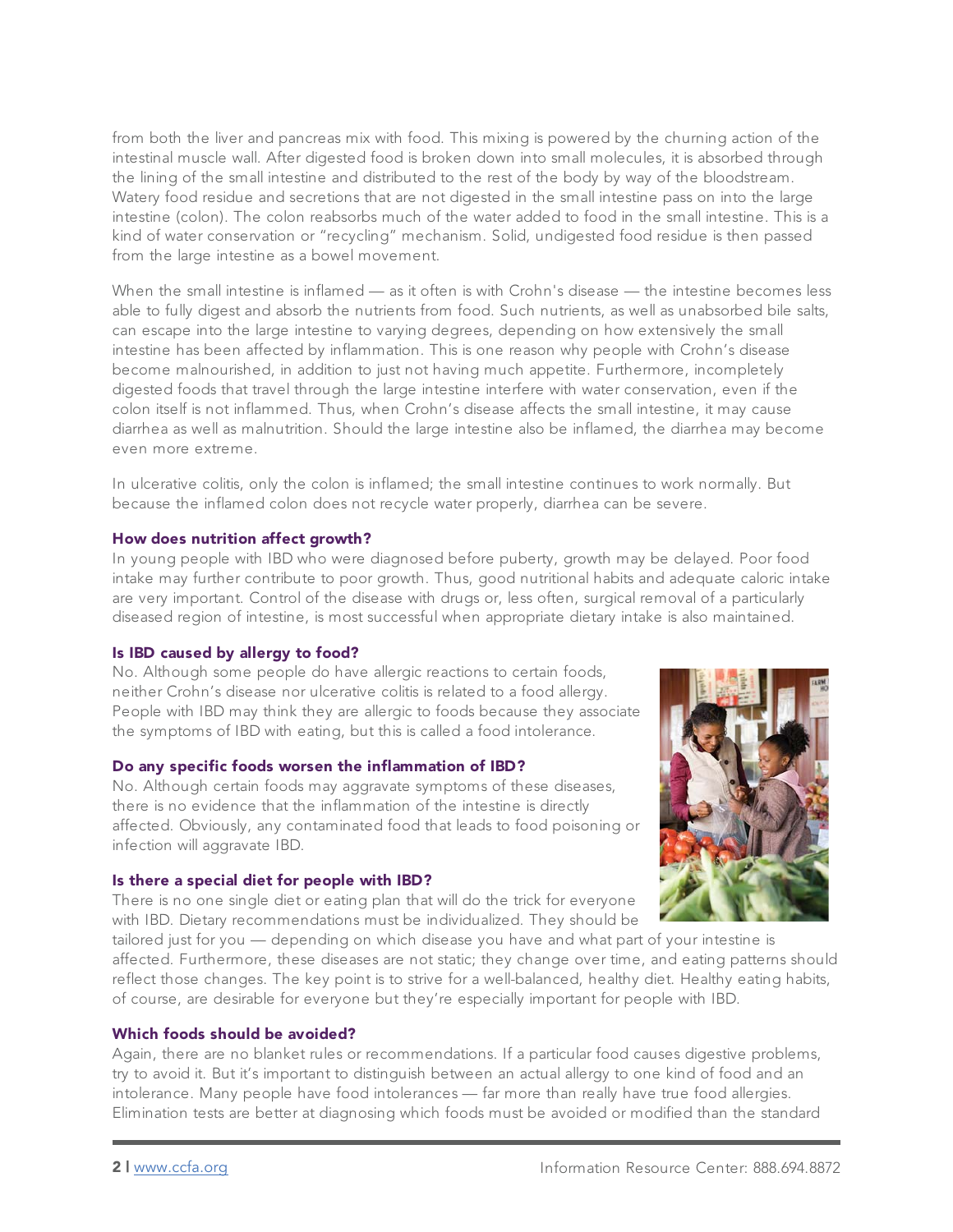allergy skin or blood testing. Many good books discuss the proper way to follow such an "elimination diet," which involves keeping a food and symptom diary over several weeks.

In fact, a food diary can help pinpoint which foods are troublesome for you, but it can also reveal whether or not your diet is providing an adequate supply of nutrients. It may be helpful for you to seek a dietitian. By reviewing your food diary, your dietitian can see if you are getting the recommended daily allowances (RDAs) for a person of your age, sex, and size. If not, the dietitian can suggest ways to adjust your diet so that your intake of nutrients is improved. That may mean increasing the amount of food you eat, changing what you eat, or adding supplements to your diet.

It's important to remember that it's not just the amount of food you consume that guarantees a healthy diet. Your daily intake needs to include an adequate amount of calories and nutrients. A balanced diet should contain a variety of foods from all food groups. Meat, fish, poultry, and dairy products, if tolerated, are sources of protein; bread, cereal, starches, fruits, and vegetables are sources of carbohydrates; margarine and oils are sources of fat.

#### Should people with IBD be concerned about fluid intake?

Yes. In a condition with chronic diarrhea, the risk of dehydration always exists. If fluid intake does not keep up with diarrhea, kidney function may be affected. Patients with Crohn's disease and other diarrheal diseases have an increased risk of kidney stones, which is related to this problem. Furthermore, dehydration and salt loss create a feeling of weakness. For these reasons, people with IBD should consume ample fluids, especially in warm weather when loss of salt and water through the skin may be high. A good rule of thumb is to drink one half ounce per day for every pound of body weight. That means that if you weigh 140 pounds, you should drink at least 70 ounces a day, or eight and threequarters glasses. Sip your beverages, rather than gulp them. By introducing air into the digestive system, gulping can cause discomfort.

#### What's the best way to decrease intestinal cramping after eating?

During periods of disease flares, eating may prompt abdominal discomfort and cramping. Here are some ways to reduce these symptoms:

- Eat smaller meals at more frequent intervals: five small meals (think in terms of "fist-sized" portions) every three or four hours, for example, rather than the traditional three large meals a day.
- Reduce the amount of greasy or fried foods in your diet. Butter, margarine, cream sauces, and pork products may all cause diarrhea and gas if fat absorption is incomplete. These symptoms tend to occur more in people who have had large amounts of small bowel (particularly ileum) removed.
- Limit consumption of milk or milk products if you are lactose intolerant. Some people cannot properly digest lactose, the sugar present in milk and many milk products, regardless of whether they have IBD. This may occur because the inner surface of the small intestine lacks a digestive enzyme called lactase. Poor lactose digestion may lead to cramping, abdominal pain, gas, diarrhea, and bloating. Because symptoms of lactose intolerance may mimic those of IBD, it may be difficult to recognize lactose intolerance. A simple lactose tolerance test can be performed to identify the problem. If there is any question, milk consumption may be limited. Alternatively, lactase supplements may be added to many dairy products so that they no longer cause symptoms. Your dietitian may assist you and/or your child with this. However, it's desirable to maintain intake of at least some dairy products because they represent such a good source of nutrition, particularly vitamin D, calcium, and protein.
- Restrict your intake of certain high-fiber foods such as nuts, seeds, corn, popcorn, and various Chinese vegetables. If there is narrowing of the bowel, these foods may cause cramping. High-fiber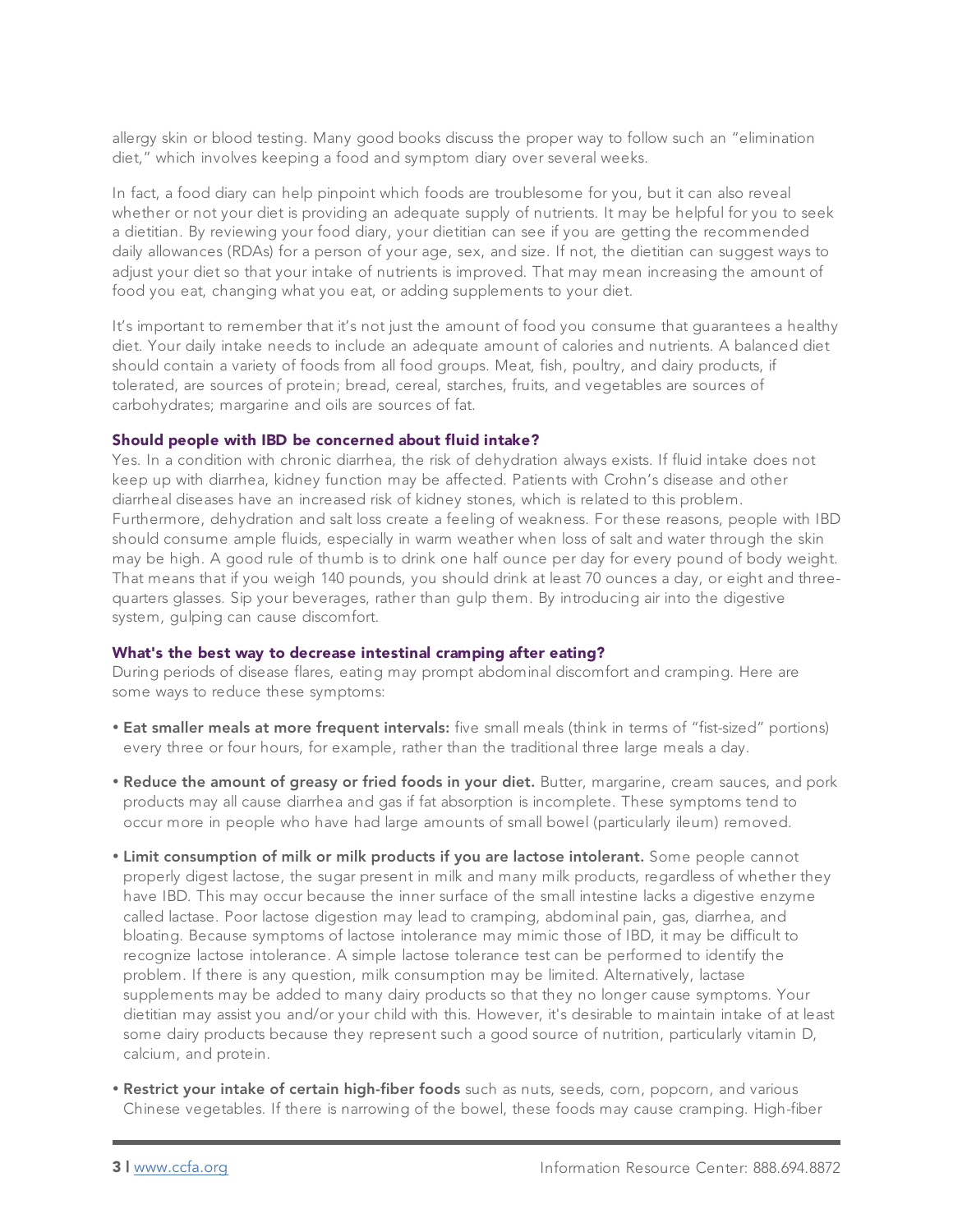foods also provoke contractions once they enter the large intestine. Because they are not completely digested by the small intestine, these foods may also cause diarrhea. That is why a low-fiber, lowresidue diet (see below) is often recommended.

However, some people who follow these guidelines may still continue to experience abdominal cramping following eating. In these cases, medication may be helpful in reducing intestinal inflammation allowing the bowel to work more normally. Speak with your doctor to see if taking antispasmodics or antidiarrheal medications 15 to 20 minutes before eating may be helpful for you. Antispasmodics or antidiarrheal medications may be helpful in reducing symptoms and maintaining good nutrition, particularly when the disease is mild; they should be avoided with more severe disease.

#### What is a low-fiber with low-residue diet?

About two-thirds of people with small bowel Crohn's disease develop a marked narrowing (stricture) of the lower small intestine, the ileum. For these patients, a low-fiber with low-residue diet or a special liquid diet may be beneficial in minimizing abdominal pain and other symptoms. This diet minimizes the consumption of foods that add "scrappy" residue to the stool. These include raw fruits, vegetables, and seeds, as well as nuts and corn hulls. The registered dietitian associated with your IBD treatment program can assist you in planning a low-residue diet when appropriate. Often, these dietary adjustments are temporary; the patient follows them until the inflammation that caused the narrowing responds to medical treatment or a corrective surgical procedure.

It is important, however, to watch out that you do not impose too many food restrictions on yourself or your child. These limit variety in the diet and make a balanced intake of foods more difficult to achieve.



#### Is there a place for fast or "junk" food?

Children with IBD face special challenges, and eating nutritiously is high up on the list. Parents would like to think that there's no place in a healthy diet for fast food, but this may not be true. Some of these foods provide a valuable supply of nutrients as well as calories. Take pizza, for instance. The cheese offers calcium, protein, and vitamin D; the tomato sauce provides vitamins A and C; and the crust supplies B vitamins. The same is true for other popular favorites such as hamburgers or cheeseburgers, although all of these foods also contain more fat and salt than should be consumed on a regular basis. Milk shakes and ice cream also offer a good source of calcium, proteins, and calories. If lactose intolerance is a problem, that can be overcome by taking commercially available lactase in tablet form before consuming any dairy products.

#### Do patients with IBD absorb foods normally?

Most often, yes. Patients who have inflammation only in the large intestine absorb food normally. People with Crohn's disease may have problems with digestion if their disease involves the small intestine. They may eat enough food but cannot absorb it adequately. In fact, up to 40 percent of people with Crohn's disease do not absorb carbohydrates properly. They may experience bloating, gas, and diarrhea as well as a loss of important nutrients. Fat malabsorption is another problem in Crohn's disease, affecting at least one-third of patients. At particular risk are people who have had terminal ileal resections. The degree to which digestion is impaired depends on how much of the small intestine is diseased and whether any intestine has been removed during surgery. If only the last foot or two of the ileum is inflamed, the absorption of all nutrients except vitamin B-12 will probably be normal. If more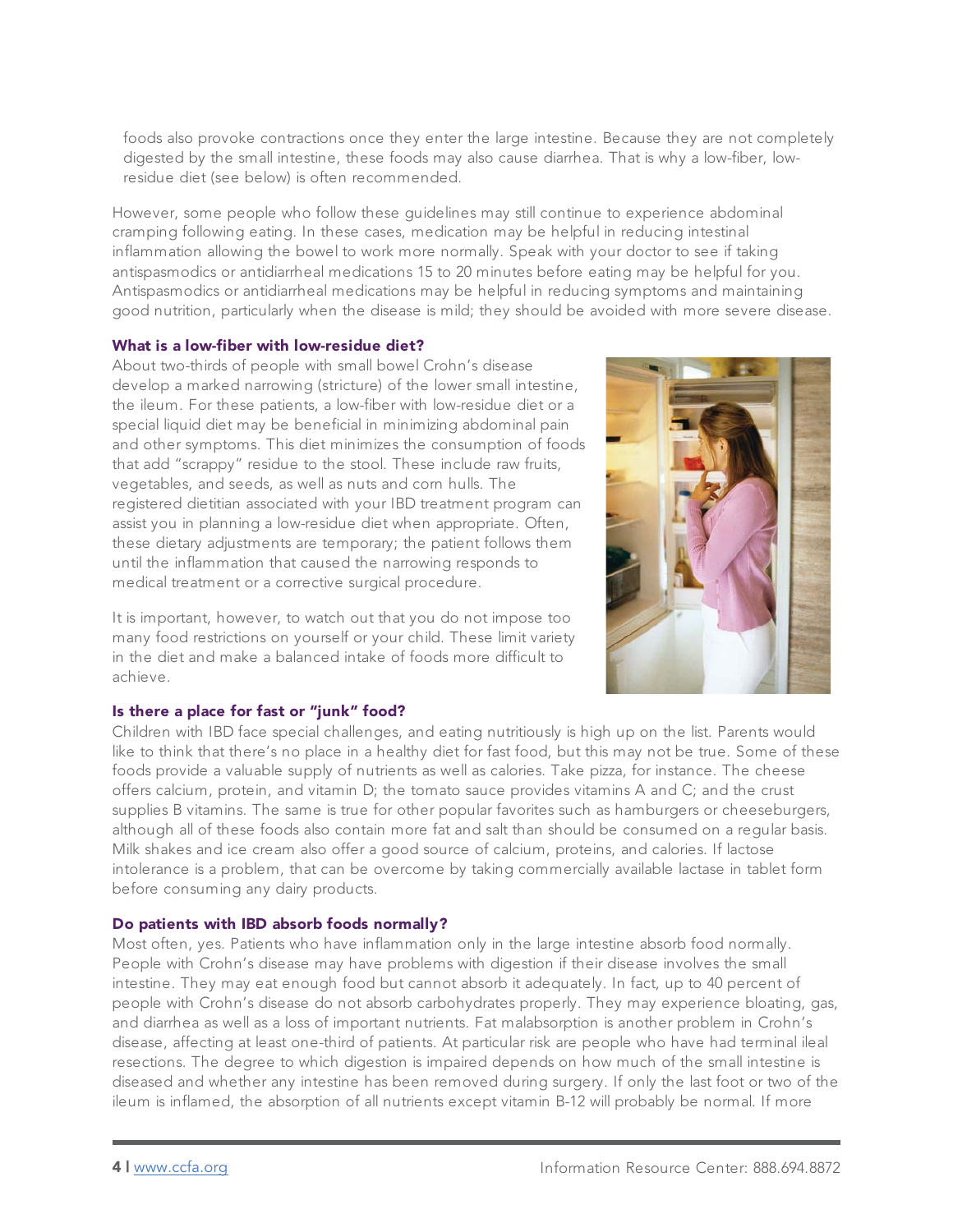than two or three feet of ileum is diseased, significant malabsorption of fat may occur. If the upper small intestine is also inflamed, the degree of malabsorption in Crohn's disease may be much worse, and deficiencies of many nutrients, minerals, and more vitamins are likely.

#### Should supplemental vitamins be taken? If so, which ones?

For most people with chronic IBD, it is worthwhile to take a multivitamin regularly. What you need depends on the extent and location of the disease. As noted above, vitamin B-12 is absorbed in the lower ileum. That means that people who have ileitis (Crohn's disease that affects the ileum) or those who have undergone small bowel surgery may have a vitamin B-12 deficiency because they are unable to absorb enough of this vitamin from their diet or from oral supplements. To correct this deficiency (which can be determined by measuring the amount of this vitamin in the blood), a monthly intramuscular injection of vitamin B-12 may be required. Folic acid (another B vitamin) deficiency is also quite common in patients who are taking Aminosalicylates (5-ASA). For these patients, the recommended dietary allowance for a folate tablet is 1 mg daily. If you suffer from maldigestion or have undergone intestinal surgery, other vitamins — particularly vitamin D — may be required. Affecting as many as 68 percent of people in the United States, vitamin D deficiency is one of the most common nutritional deficiencies in Crohn's disease. Vitamin D is essential for good bone formation and for the metabolism of calcium. The recommended dietary allowance for supplementation of this vitamin is in the range of 800 I.U./day, especially in the non-sunny areas of the country, and particularly for those with active disease. Together with vitamins A, E, and K, vitamin D is a fat-soluble vitamin; these tend to be less easily absorbed than water-soluble vitamins. Consequently, they may be absorbed better in liquid rather than pill form.

#### Are any special minerals recommended?

In most IBD patients, there is no obvious lack of minerals. However, iron deficiency is fairly common in people with ulcerative colitis and Crohn's disease affecting the colon and less common in those with small intestine disease. It results from blood loss following inflammation and ulceration of the colon. Blood iron levels are easily measured, and if a deficiency is found (otherwise known as anemia), oral iron tablets or liquid may be given. The usual dose is between 8 to 27 mg, taken one to three times a day, depending on the extent of the deficiency and the patient's tolerance. Oral iron turns the stool black, which can be mistaken for intestinal bleeding. Other mineral deficiencies include potassium and magnesium. People may develop potassium deficiencies with diarrhea or vomiting, or as a result of prednisone. Potassium supplements are available in tablet and other forms. Oral supplements of magnesium oxide may prove necessary for people who have magnesium deficiency caused by chronic diarrhea or extensive small intestinal disease, or those who have had substantial amounts of intestine removed through surgery.

Trace elements are nutrients that are absorbed in the body in minute quantities. Still, they are essential for some important biologic functions. Deficiencies in trace elements are noted in people with advanced Crohn's disease, mainly those with poor nutritional intake or extensive small intestine disease.

# Calcium deficiency and bone disease in IBD

One of the more important deficiencies seen in association with IBD is calcium deficiency, either alone or in conjunction with vitamin D deficiency. People with IBD may have limited intake of calcium in their diet, avoiding dairy products because they have a lactose intolerance or because they think they have one. Other people may consume enough calcium in their diet but do not absorb it properly because of small intestine disease or resection. Certain medications used in IBD may also have an adverse effect on bone health. Long-term use of prednisone and other steroids, for example, slows the process of new bone formation and accelerates the breakdown of old bone. It also interferes with calcium absorption.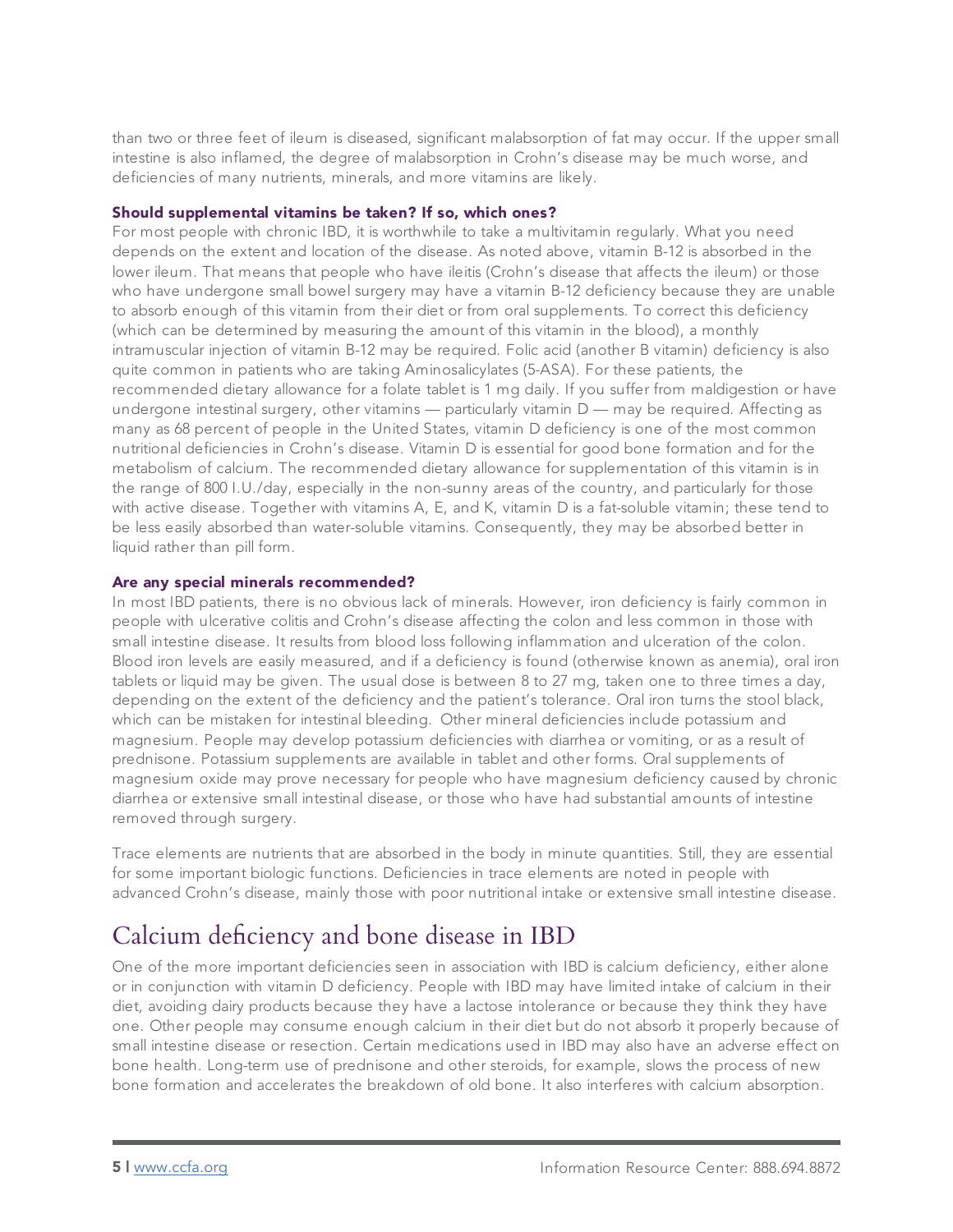In addition to steroid use, Crohn's disease itself has been shown to be linked with bone thinning and osteoporosis, so screening with bone density studies is suggested for those at risk.

If prednisone cannot be discontinued altogether, a reduction in dosage or taking medication during the day may help prevent IBD related bone loss. Patients should aim for at least 1,500 mg of calcium daily, either through foods or as supplements taken in three divided doses during the day. Vitamin D supplements (see above) are also recommended.

Research is currently under way to determine whether other therapies for bone disease, such as those used in people with postmenopausal osteoporosis might be appropriate for IBD-related bone loss. These include the bisphosphonates (such as Fosamax®), calcitonin, and fluoride.

#### What is nutritional support?

Because IBD, especially Crohn's disease, may improve with nutritional support, it may be necessary to provide nutrition by delivering a nutrient-rich liquid formula directly into the stomach or small bowel. Known as enteral nutrition, this type of feeding is given overnight through a tube, most commonly from the nose to the stomach. This is called a nasogastric (NG) tube. This method ensures that patients receive nutrition while sleeping. In the morning, they remove the tube and go to work or school and generally pursue their normal activities. In this way, patients receive all the nutrition they need and are free to eat normally (or not) throughout the day. Enteral feedings can also be given through a gastrostomy tube (G-tube). A gastrostomy is a surgically created opening through the abdominal wall, leading directly into the stomach. The feeding tube is passed through this opening. The feedings are most commonly given overnight, but they can also be given intermittently throughout the day. Some patients prefer this approach because it avoids the discomfort of passing a tube down through the nose.



Total parenteral nutrition (TPN) is delivered through a catheter placed into a large blood vessel, usually one in the chest. Although it bypasses the intestine and thereby allows the bowel to rest, parenteral nutrition may create more complications than enteral nutrition. It is also more expensive than the other methods of nutritional support and requires more specialized training to use.

#### What's new in nutritional therapy for IBD?

Eating to help the gut heal itself is one of the new concepts in IBD treatment, and numerous studies are being conducted in this area.

The use of probiotics are just beginning to be appreciated as helpful in IBD. Probiotics are "good" bacteria that restore balance to the gut microflora-bacteria that live in everybody's intestine. Lactobacillus preparations and live-culture yogurt can be very helpful in aiding recovery of the intestine. There is much work being done in the use of diet and supplements to aid in the healing of IBD and much more to be learned.

### CCFA Partners: Diet Research

In the study "Dietary Patterns and Self-Reported Associations of Diet with Symptoms of Inflammatory Bowel Disease," completed by Cohen et al. (2012) as part of the CCFA Partners research initiative, yogurt, white rice, and bananas were more frequently reported to improve symptoms whereas nonleafy vegetables, spicy foods, fruit, nuts, leafy vegetables, fried foods, milk, red meat, soda, popcorn,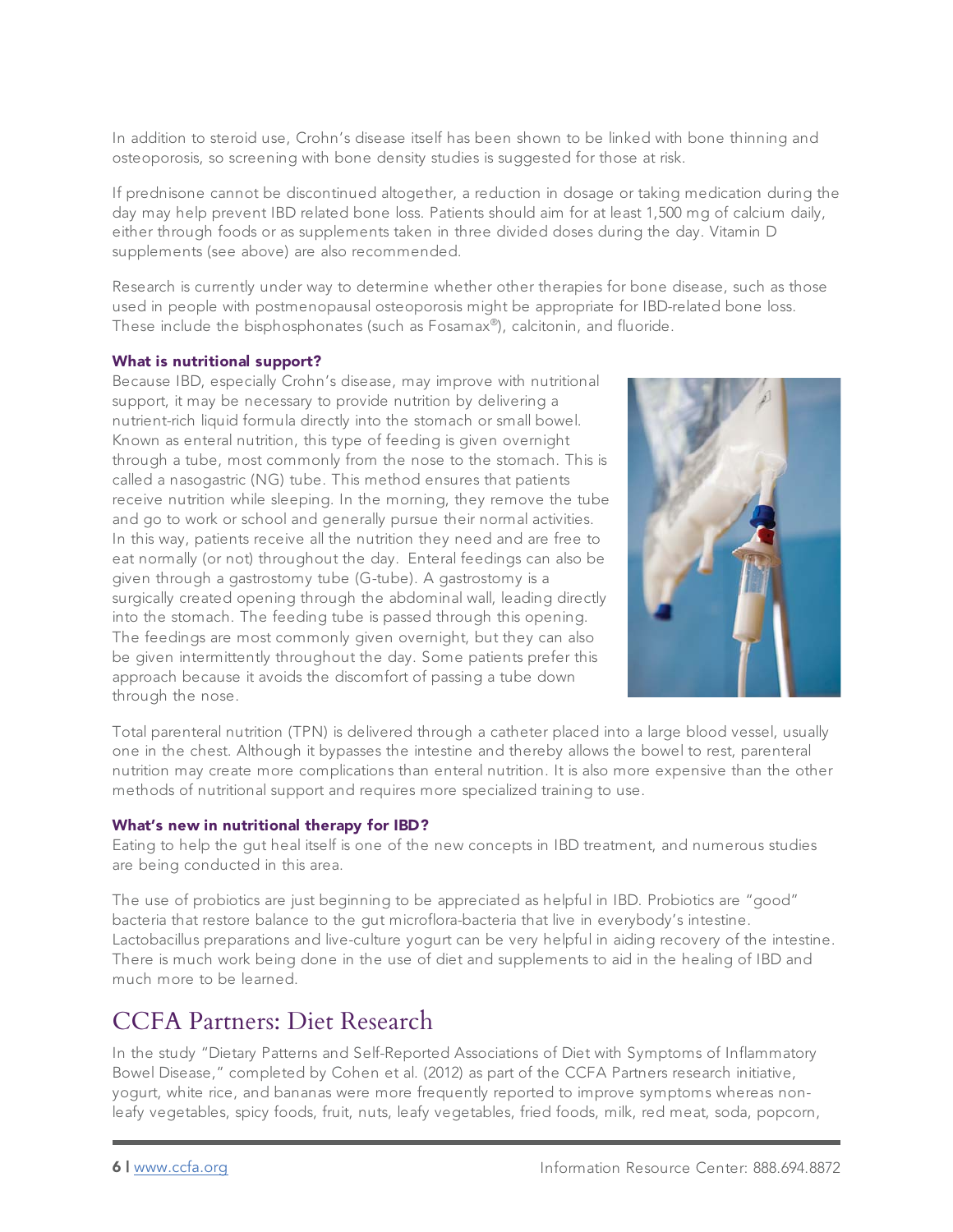dairy, alcohol, high-fiber foods, corn, fatty foods, seeds, coffee, and beans were more frequently reported to worsen symptoms. You can find out more information about these results in the abstract or manuscript of this study published here: www.ccfapartners.org.

In summary, while there is no evidence that diet and nutrition play a role in causing IBD, maintaining a well-balanced diet that is rich in nutrients can help you to live a healthier life. Proper nutrition depends, in large part, on whether you have Crohn's disease or ulcerative colitis, and what part of your intestine is affected. It's important to talk to your doctor. It also can be helpful to ask your physician to recommend a dietitian to develop a diet that works for you.

# Helpful Tips

There is not one set diet that is applicable to everyone with IBD. It is an individualized plan. Modifications in diet depend on the symptoms you experience, the extent of your disease, and many other factors determined by the doctor.

Two of the common symptoms of IBD are diarrhea and cramping. Here are a few tips to keep in mind when experiencing these symptoms:

- Eat small and frequent meals
- Consider nutritional supplements if there is weight loss and if your doctor approves
- Avoid seeds, nuts, corn and popcorn
- Limit consumption of milk or milk products if you are lactose intolerant
- Reduce the amount of greasy or fried foods in your diet

| Foods/Beverages to TRY                            | Foods/Beverages to <b>AVOID</b>                |
|---------------------------------------------------|------------------------------------------------|
| • Bananas, applesauce, canned varieties of fruit  | • Fresh fruit                                  |
| . White bread, crackers made with white flour,    | · Prunes, raisin, or dried fruit               |
| plain cereals                                     | • Uncooked vegetables and raw foods            |
| • White rice, refined pastas                      | • High-fiber foods (such as fiber-rich breads, |
| • Potatoes without the skin                       | cereals, nuts, and leafy greens)               |
| • Cheese (if you're not lactose intolerant)       | • High sugar foods                             |
| • Smooth peanut butter                            | • Skins, seeds, popcorn                        |
| · Bland soft foods                                | • High fat foods                               |
| • Cooked vegetables                               | • Spicy foods                                  |
| $\bullet$ Broth                                   | $\bullet$ Beans                                |
| · Broiled or steamed fish (e.g., herring, salmon, | • In some cases dairy products                 |
| halibut, flounder, swordfish, or pollack)         | • Large food portions                          |
| • Canola and olive oils                           | • Caffeine in coffee, tea, and other           |
| • Low sugar sports drink and Crystal Light®       | beverages                                      |
| diluted with water                                | • Ice-cold liquids (even water),               |
| • Fruit juices                                    | • Too much of any type of liquid               |

**Journal:** It is always important to keep a food journal to help you understand the foods you are able to tolerate and not tolerate during the time of a flare. To find an example of a food journal visit http://www.ccfacommunity.org or www.ccfa.org/gibuddy.

If possible, it is helpful to consult with a dietitian. They can help you develop specific dietary plan for your case. The dietitian can also review your food journal to see if there are any patterns in your diet in relation to your symptoms.